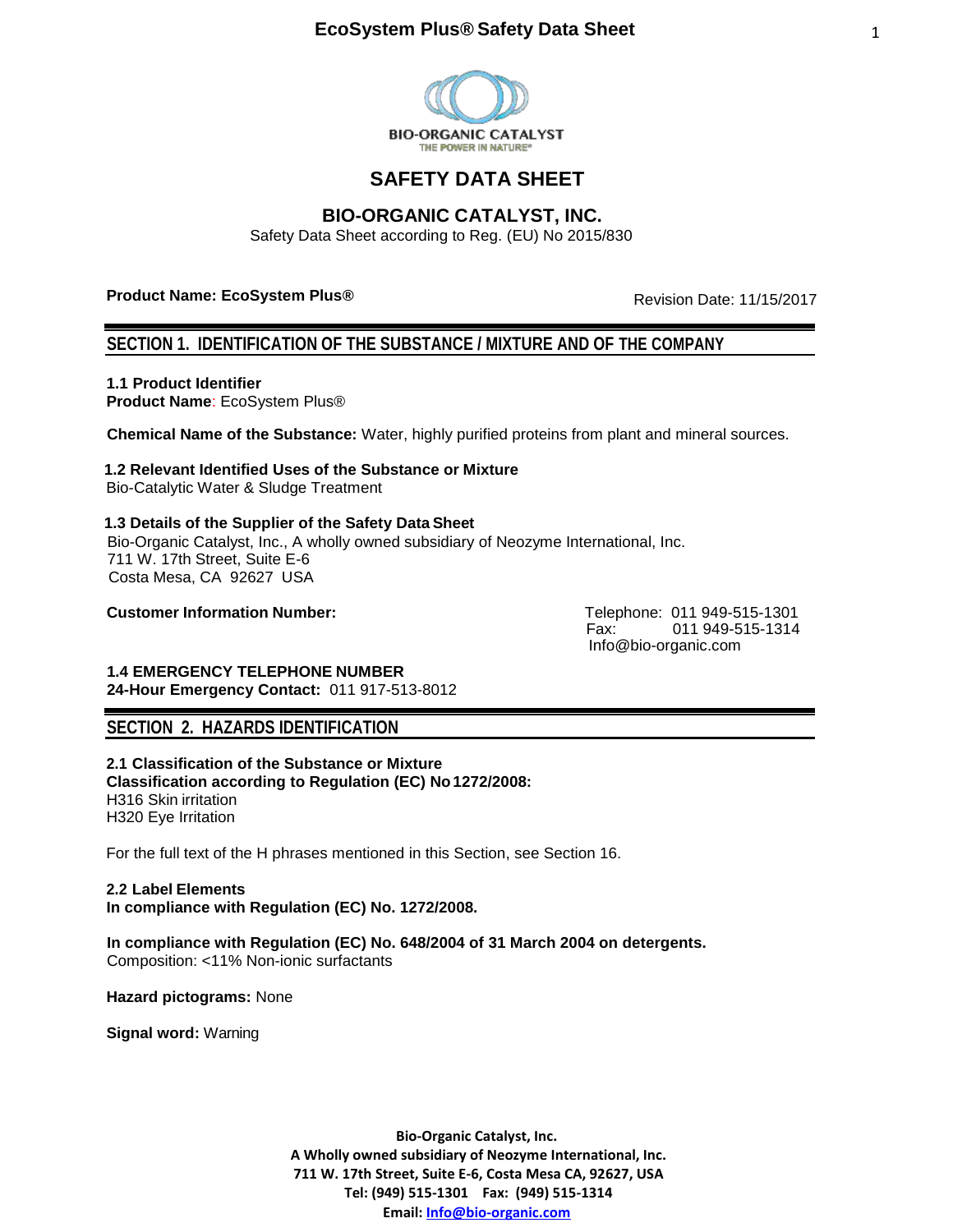### **Hazard statements (CLP)**

H316 Causes mild skin irritation

H320 Causes eye irritation

# **Precautionary statements:**

| P <sub>264</sub> | Wash skin thoroughly after handling.                                                           |
|------------------|------------------------------------------------------------------------------------------------|
| P <sub>280</sub> | Wear protective gloves / protective clothing / eye protection / face protection.               |
|                  | P305 + P351 + P338 IF IN EYES: Rinse cautiously with water for several minutes. Remove contact |
|                  | lenses, if present and easy to do. Continue rinsing.                                           |
| $P302 + P352$    | IF ON SKIN: Wash with plenty of soap and water.                                                |
| $P332 + P313$    | If skin irritation occurs: Get medical advice / attention.                                     |

# **2.3 Other Hazards**

None

# **SECTION 3. COMPOSITION / INFORMATION ON INGREDIENTS**

# **3.1 Substance**

Not applicable

### **3.2 Mixture**

| Name                                                    | <b>Product Identifier</b> | %          | <b>CLP Classification Regulation (EC)</b><br>No. 1272/2008                                                    |
|---------------------------------------------------------|---------------------------|------------|---------------------------------------------------------------------------------------------------------------|
| Aqueous solution of fermentation<br>supernatant (Yeast) | 68876-77-7                | $>89.5\%$  | Not classified                                                                                                |
| Alcohols, C11-15-secondary,<br>ethoxylated              | 68131-40-8                | $< 5.5 \%$ | Skin Irritation - 2 - H315<br>Eye Damage - 1 - H318                                                           |
| Alcohols, C11-15-secondary,<br>ethoxylated              | 84133-50-6                | $<4.0\%$   | Acute Toxicity - 4 - H302<br>Acute Toxicity - 4 - H332<br>Skin Irritation - 2 - H315<br>Eye Damage - 1 - H318 |

If present in this product, any not classified components disclosed above for which no country specific OEL value(s) is (are) indicated under Section 8, are being disclosed as voluntarily disclosed components.

For the full text of the H Statements and R Phrases mentioned in this Section, see Section 16.

If present in this product, any not classified components disclosed above for which no country specific OEL value(s) is (are) indicated under Section 8, are being disclosed as voluntarily disclosed components.

# **SECTION 4. FIRST AID MEASURES**

# **4.1 Description of First Aid Measures**

**General advice:** First aid responders should pay attention to self-protection and use the recommended protective clothing (chemical resistant gloves, splash protection). If potential for exposure exists, refer to Section 8 for specific personal protective equipment.

**Inhalation:** Move person to fresh air; if effects occur, consult a physician.

**Skin contact:** Wash off with plenty of water.

**Eye contact:** Immediately flush eyes with water; remove contact lenses, if present, after the first 5 minutes, then continue flushing eyes for at least 15 minutes.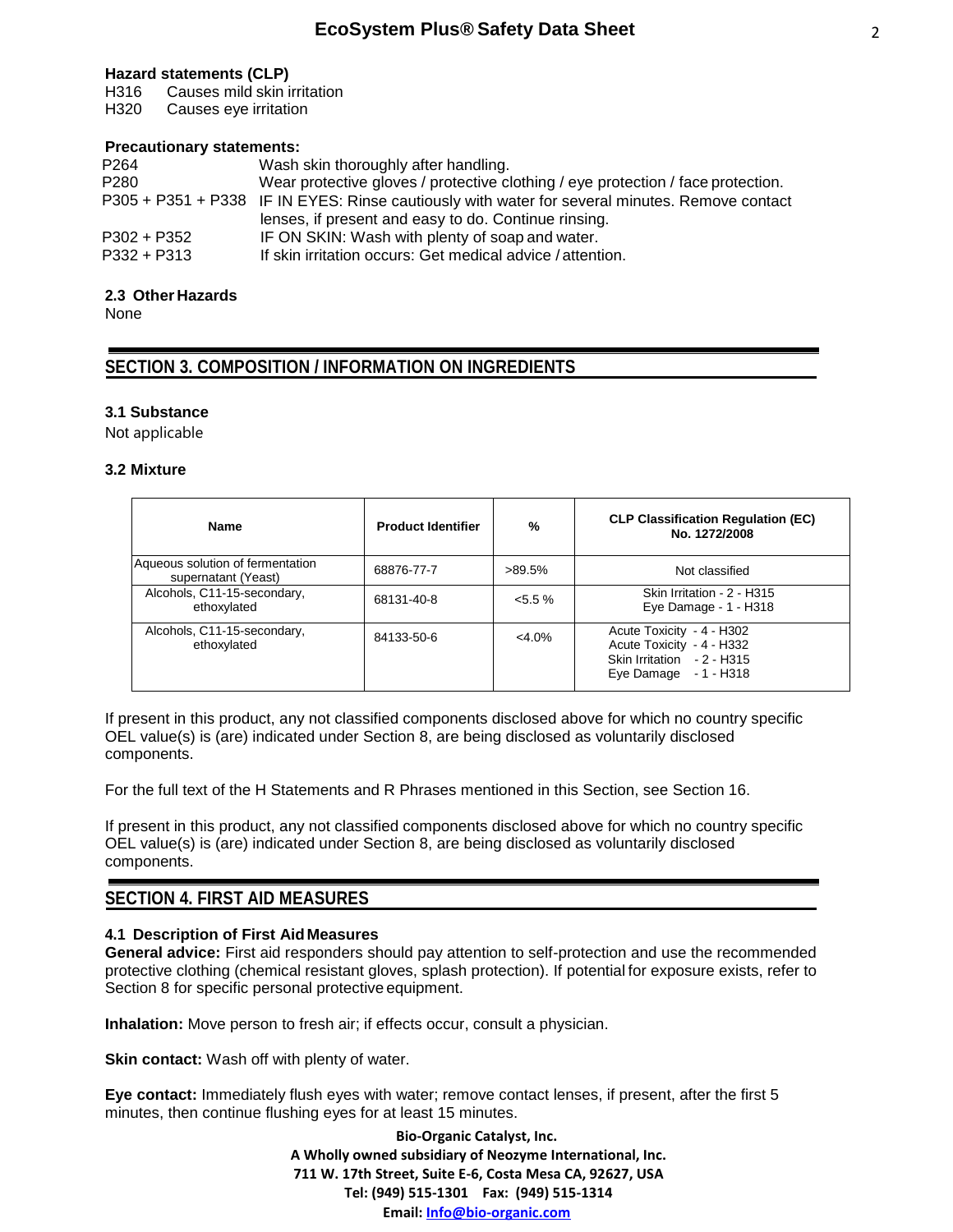**Ingestion:** If swallowed, seek medical attention. Do not induce vomiting unless directed to do so by medical personnel.

**4.2 Most Important Symptoms and Effects, both Acute and Delayed:** Aside from the information found under Description of first aid measures (above) and Indication of immediate medical attention and special treatment needed (below), any additional important symptoms and effects are described in Section 11: Toxicology Information.

**4.3 Indication of any Immediate Medical Attention and Special Treatment Needed. Notes to Physician:** Treatment of exposure should be directed at the control of symptoms and the clinical condition of the patient.

# **SECTION 5. FIREFIGHTING MEASURES**

# **5.1 Extinguishing Media**

**Suitable extinguishing media:** Water fog or fine spray. Dry chemical fire extinguishers. Carbon dioxide fire extinguishers. Foam. Alcohol resistant foams (ATC type) are preferred. General purpose synthetic foams (including AFFF) or protein foams may function, but will be less effective.

### **Unsuitable extinguishing media:** None

# **5.2 Special Hazards Arising from the Substance orMixture**

**Hazardous combustion products:** During a fire, smoke may contain the original material in addition to combustion products of varying composition which may be toxic and/or irritating. Combustion products may include and are not limited to: Carbon monoxide. Carbon dioxide.

**Unusual fire and explosion hazards:** Violent steam generation or eruption may occur upon application of direct water stream to hot liquids.

# **5.3 Advice forFirefighters**

**Firefighting procedures:** Keep people away. Isolate fire and deny unnecessary entry. Burning liquids may be extinguished by dilution with water. Burning liquids may be moved by flushing with water to protect personnel and minimize property damage.

**Special protective equipment for firefighters:** Wear positive-pressure, self-contained breathing apparatus (SCBA) and protective firefighting clothing (includes firefighting helmet, coat, trousers, boots, and gloves). If protective equipment is not available or not used, fight fire from a protected location or safe distance.

# **SECTION 6. ACCIDENTAL RELEASE MEASURES**

# **6.1 Personal Precautions, Protective Equipment and Emergency Procedures**

Isolate area. Keep unnecessary and unprotected personnel from entering the area. Refer to section 7, Handling, for additional precautionary measures. Use appropriate safety equipment. For additional information, refer to Section 8, Exposure Controls and Personal Protection.

### **6.2 Environmental Precautions**

**"**IN ACCORDANCE WITH NATIONAL AND LOCAL LAWS AND PRACTICES." Flush down sewage or drainage systems with copious amounts of water. See Section 12, Ecological Information.

**6.3 Reference to Other Sections:** References to other sections, if applicable, have been provided in the previous sub-sections.

# **SECTION 7. HANDLING AND STORAGE**

# **7.1 Precautions for Safe Handling**

Avoid contact with eyes, skin, and clothing. Wash thoroughly after handling. See Section 8, EXPOSURE CONTROLS AND PERSONAL PROTECTION.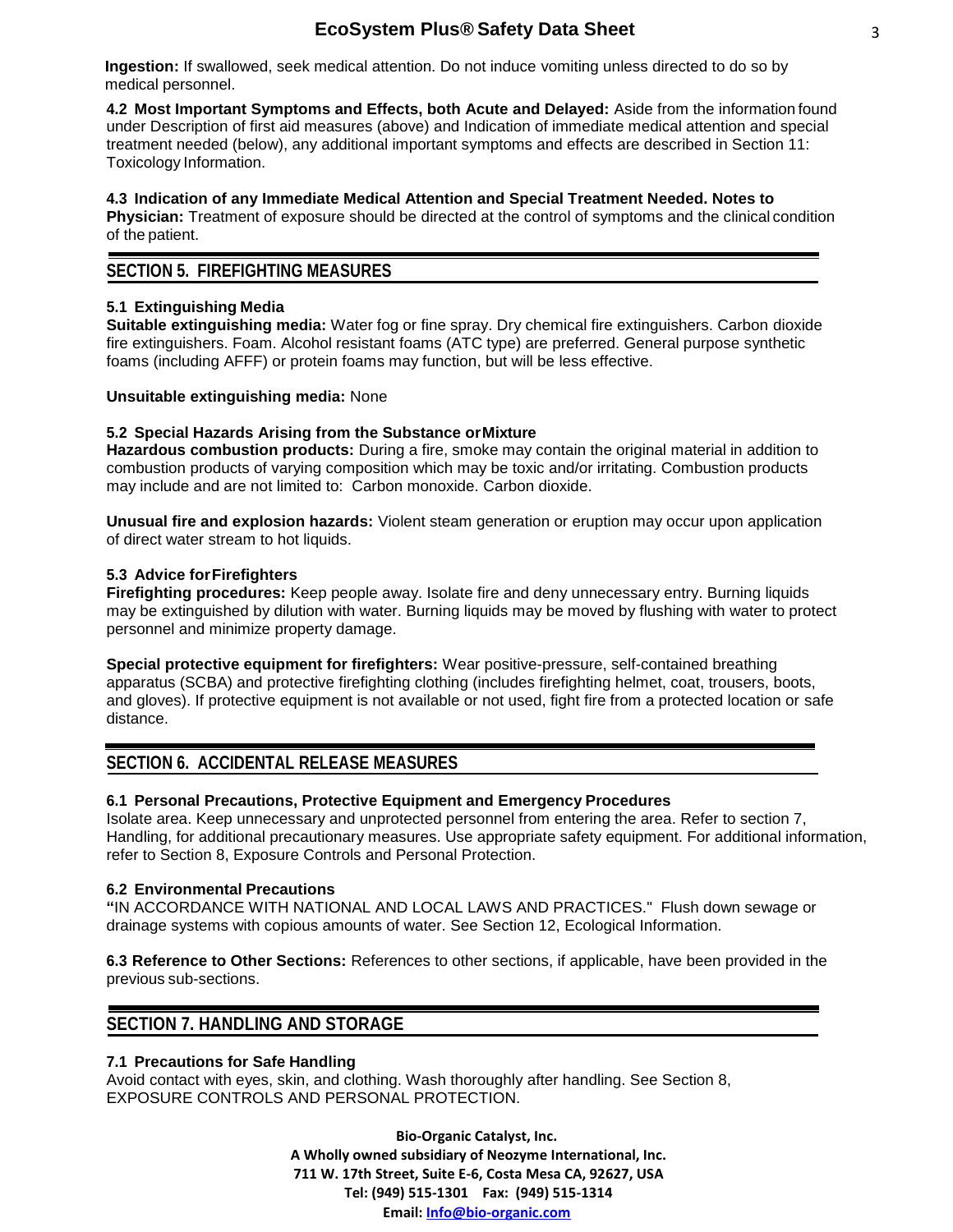#### **7.2 Conditions for Safe Storage, including any Incompatibilities**

No specific requirements. CONDITIONS TO AVOID: Temperatures above 45°C., pH below 2.5 and above 12.5 will affect the quality and condition of the product. Strong caustics and strong bases may affect the quality and condition of the product. Additional storage and handling information on this product may be obtained by calling your sales or customer service contact. The shelf life given is for unopened containers stored under moderate temperature conditions.

#### **Storage stability:**

Use within 24 months

# **7.3 Specific End Use**

See the technical data sheet on this product for further information.

# **SECTION 8. EXPOSURE CONTROLS / PERSONAL PROTECTION**

#### **8.1 Exposure Controls**

**Engineering controls:** Use local exhaust ventilation, or other engineering controls, to maintain airborne levels below exposure limit requirements or guidelines. If there are no applicable exposure limit requirements or guidelines, general ventilation should be sufficient for most operations. Local exhaust ventilation may be necessary for some operations.

#### **Individual protection measures:**

**Eye/face protection:** Use chemical goggles. Chemical goggles should be consistent with EN 166 or equivalent.

**Skin protection/hand protection**: Use chemical resistant gloves classified under Standard EN374. Protective gloves against chemicals and micro-organisms. Examples of preferred glove barrier materials include: Butyl rubber. Chlorinated polyethylene. Natural rubber ("latex"). Neoprene. Nitrile/butadiene rubber ("nitrile" or "NBR"). Polyethylene. Ethyl vinyl alcohol laminate ("EVAL"). Polyvinyl chloride ("PVC" or "vinyl"). Viton.

Examples of acceptable glove barrier materials include: Polyvinyl alcohol ("PVA"). When prolonged or frequently repeated contact may occur, a glove with a protection class of 6 (breakthrough time greater than 480 minutes according to EN 374) is recommended. When only brief contact is expected, a glove with a protection class of 2 or higher (breakthrough time greater than 30 minutes according to EN 374) is recommended. NOTICE: The selection of a specific glove for a particular application and duration of use in a workplace should also take into account all relevant workplace factors such as, but not limited to: Other chemicals which may be handled, physical requirements (cut/puncture protection, dexterity, thermal protection), potential body reactions to glove materials, as well as the instructions/specifications provided by the glove supplier.

**Environmental exposure controls:** See SECTION 7: Handling and storage and SECTION 13: Disposal considerations for measures to prevent excessive environmental exposure during use and waste disposal.

# **SECTION 9. PHYSICAL AND CHEMICAL PROPERTIES**

#### **9.1 Information on Basic Physical and Chemical Properties**

| Liquid                                                                                                                                                                                                                               |
|--------------------------------------------------------------------------------------------------------------------------------------------------------------------------------------------------------------------------------------|
| Colorless - pale amber                                                                                                                                                                                                               |
| Mild                                                                                                                                                                                                                                 |
| No test data available                                                                                                                                                                                                               |
| Full Strength Concentrate 3.9 - 4.3                                                                                                                                                                                                  |
| At recommended use dilutions, pH ranges 6.3 to 6.9                                                                                                                                                                                   |
| Not applicable                                                                                                                                                                                                                       |
| <b>Bio-Organic Catalyst, Inc.</b><br>A Wholly owned subsidiary of Neozyme International, Inc.<br>711 W. 17th Street, Suite E-6, Costa Mesa CA, 92627, USA<br>Tel: (949) 515-1301  Fax: (949) 515-1314<br>Email: Info@bio-organic.com |
|                                                                                                                                                                                                                                      |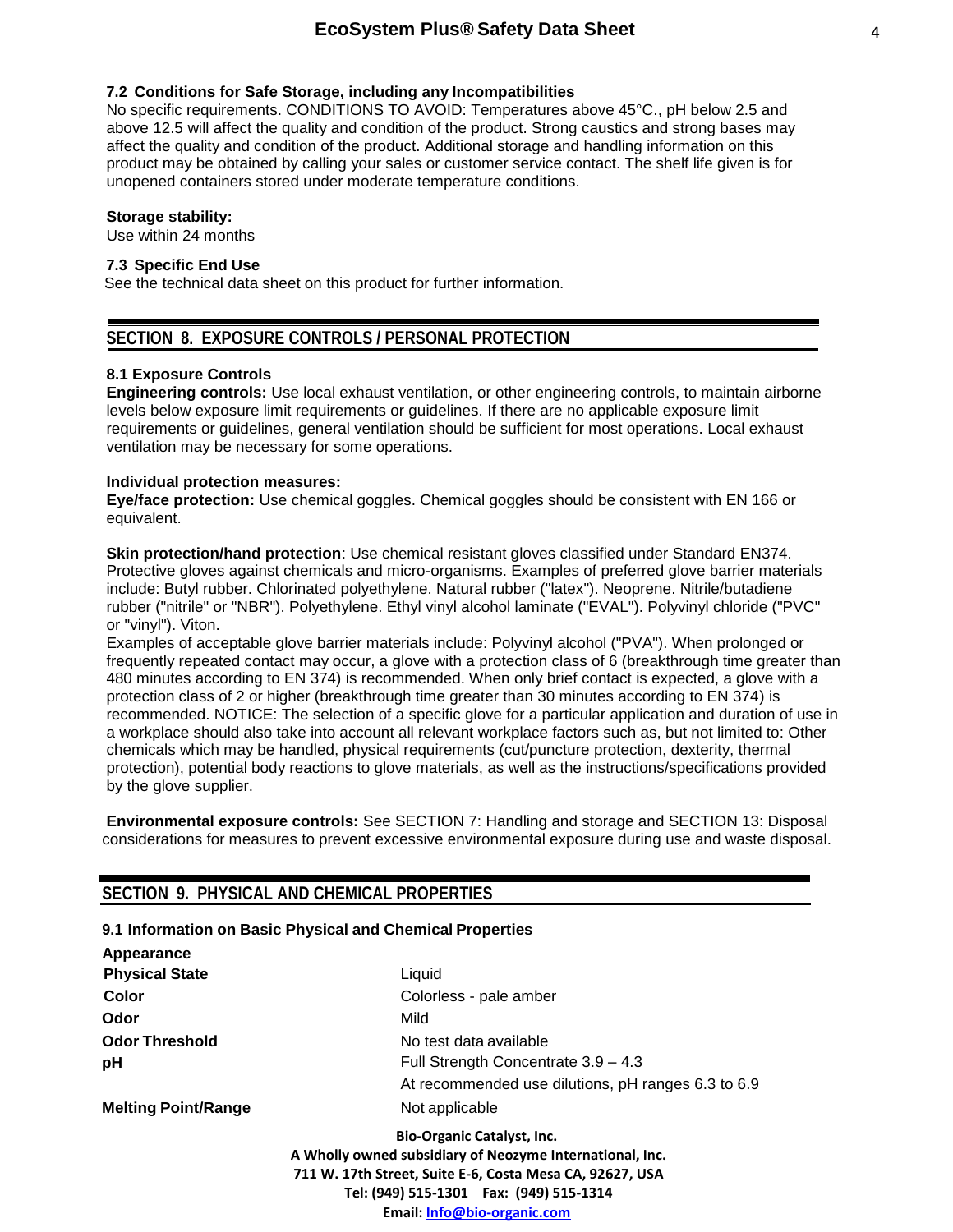| <b>Freezing Point</b><br>Boiling Point (760 mmHg)                | See Pour Point<br>> 100 °C at 760 mmHg Calculated   |
|------------------------------------------------------------------|-----------------------------------------------------|
| <b>Flash Point</b><br><b>Evaporation Rate (Butyl Acetate = 1</b> | ASTM D 93 Closed Cup > 93°C<br>$< 0.01$ Calculated  |
| Flammability (solid, gas)<br><b>Lower Explosion Limit</b>        | Not applicable to liquids<br>No test data available |
| <b>Upper Explosion Limit</b>                                     | No test data available                              |
| Vapor Pressure                                                   | No test data available                              |
| <b>Relative Vapor Density (air = 1)</b>                          | >1 Calculated                                       |
| <b>Relative Density (water = 1)</b>                              | 1.002 @ 20°C / 20°C                                 |
| <b>Water Solubility</b>                                          | 100% in water                                       |
| <b>Auto-ignition Temperature</b>                                 | No test data available                              |
| <b>Decomposition Temperature</b>                                 | No test data available                              |
| <b>Kinematic Viscosity</b>                                       | @ 40°C 2.3373 cst                                   |
| <b>Explosive Properties</b>                                      | No data available                                   |
| <b>Oxidizing Properties</b>                                      | No data available                                   |
| 9.2 Other information                                            |                                                     |
| <b>Pour Point</b>                                                | 2.22°C or (+28°F)                                   |

NOTE: The physical data presented above are typical values and should not be construed as a specification.

# **SECTION 10. STABILITY AND REACTIVITY**

**10.1 Reactivity:** No data available

**10.2 Chemical Stability:** Thermally stable at typical usetemperatures.

**10.3 Possibility of Hazardous Reactions:** Polymerization will notoccur.

**10.4 Conditions to Avoid:** Exposure to elevated temperatures can cause product todecompose.

**10.5 Incompatible Materials:** Avoid contact with: Strong acids. Strong bases. Strongoxidizers.

**10.6 Hazardous Decomposition Products:** Decomposition products depend upon temperature, air supply and the presence of other materials.

# **SECTION 11. TOXICOLOGICAL INFORMATION**

Toxicological information on this product, or its components, appears in this section when such data is available.

**11.1 Information on Toxicological Effects Acute toxicity:** LC50-Level of 10,000 mg/kg: No effects after 168 hours; Non-Toxic.

**Acute oral toxicity:** Very Low toxicity if swallowed. Small amounts swallowed incidentally as a result of normal handling operations are not likely to cause injury; however, swallowing larger amounts may cause injury.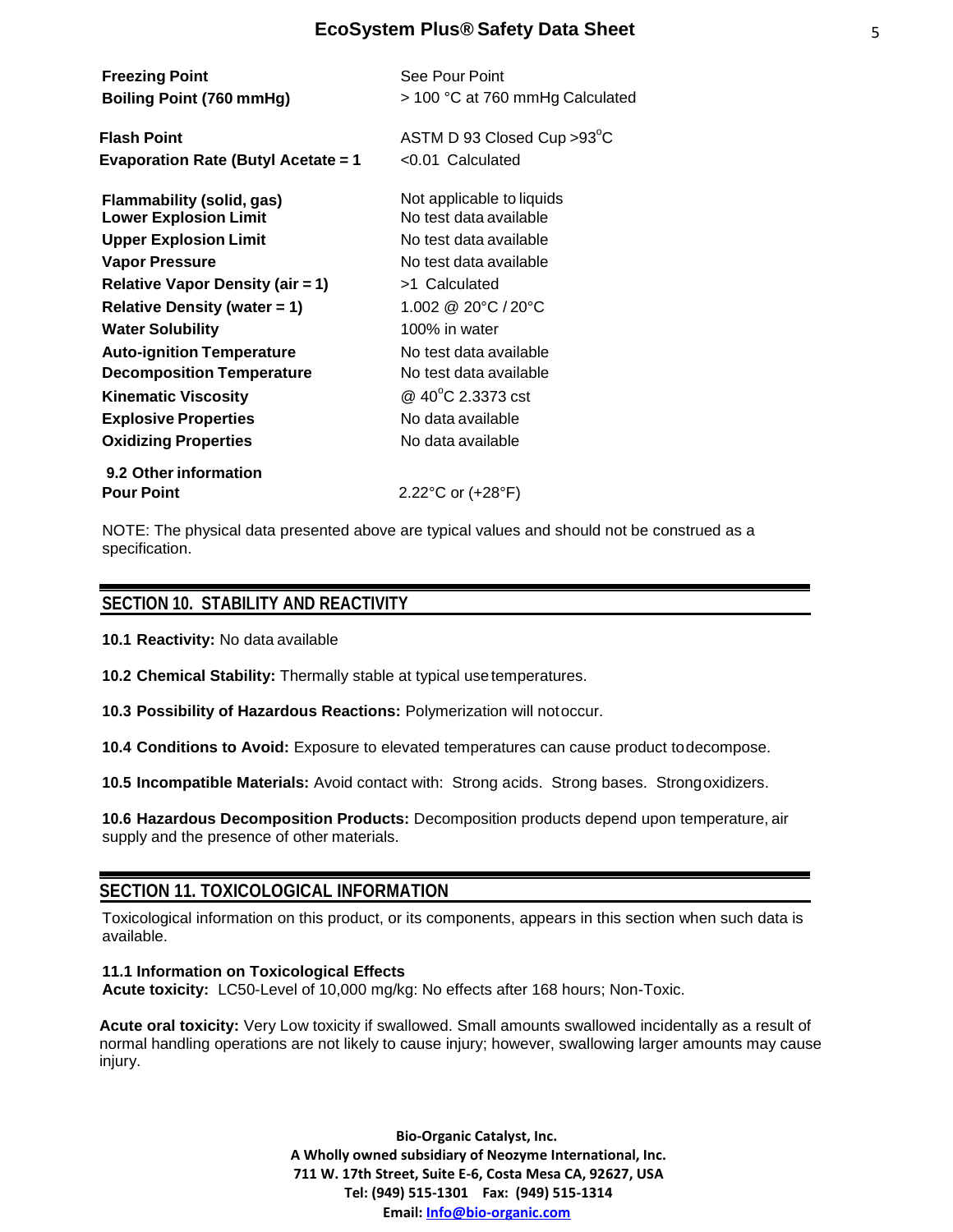Typical for this family of materials. ORAL LD50**:** Levels of >5,000 mg/kg: No effects.

**Acute dermal toxicity:** Prolonged skin contact is unlikely to result in absorption of harmful amounts.

Typical for this family of materials. LD50, Rabbit,  $> 2,000$  mg/kg as tested.

**Acute inhalation toxicity:** No adverse effects are anticipated from single exposure to vapor. For respiratory irritation and narcotic effects: No relevant data found. The LC50 has not been determined.

**Skin corrosion/irritation:** Skin irritation testing: Final dermal irritation determination, It is a mild skin irritation based on a score of 2.09 compared to standard of draize score > 1.5, but < 2.3.

#### **Serious eye irritation:** None

**Eye Irritation Testing:** Utilization of InVitro International's Irritection Assay System was used to evaluate the product and is classified as a mild ocular irritant, under EU CLP classification, with an IDE score of 15.2, which reflects a classification of Category 2B irritant.

#### **Sensitization:**

**For skin sensitization:** No relevant data found. **For respiratory sensitization**: No relevant data found.

**Specific target organ systemic toxicity (single exposure):** Evaluation of available data suggests that this material is not an STOT-SE toxicant.

#### **Specific target organ systemic toxicity (repeated exposure)**

Based on available data, repeated exposures are not anticipated to cause significant adverse effects.

**Carcinogenicity:** No relevant data found.

**Teratogenicity:** No relevant data found.

**Reproductive toxicity:** No relevant data found.

**Mutagenicity:** No relevant data found.

**Aspiration hazard:** Based on physical properties, not likely to be an aspiration hazard.

### **COMPONENTS INFLUENCING TOXICOLOGY:** None

# **SECTION 12. ECOLOGICAL INFORMATION**

Ecotoxicological information on this product, or its components, appears in this section when such data is available. This is a totally safe and efficient biocatalytic degrader of organic waste materials. The product causes contaminants and other organic matter to eventually biodegrade, thus returning to carbon dioxide and water. When disposed of in sewage and drainage systems, the product aids in the breakdown of pollutants such as oil.

### **12.1 Toxicity**

**Ecotoxicity:** The material is non-toxic to aquatic organisms on an acute basis (LC50/EC50 between 1 and 10 mg/L in the most sensitive species tested).

**Fish acute & prolonged toxicity:** For this family of materials: LC50, fathead minnow (Pimephales promelas), static, 96 hrs. 100% survival rate at 1ppm.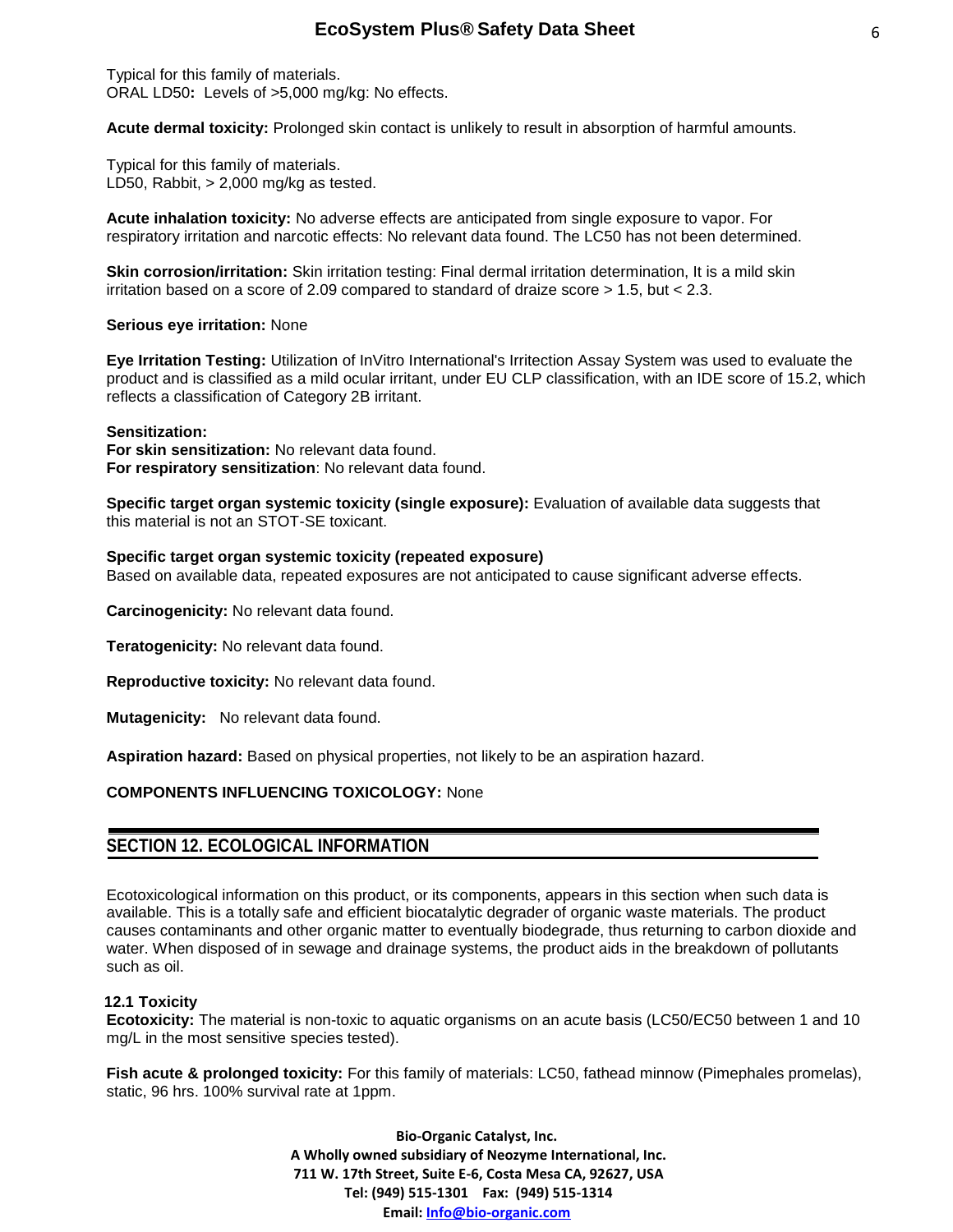**Aquatic invertebrate acute toxicity:** EC50, water flea Daphnia magna, 48 hrs. Toxicity: Not Detected.

**Toxicity to micro-organisms:** EC50 Vibrio fischeri (Photobacterium phosphoreum), P seudokirchner¡ella subcapitata (Selen astrum capricornutum) Toxicity: Not Detected.

**Mutagenicity test:** The organisms P. subcapitata and D. magna are continental water organisms. V. fischeri is an organism that can be involved for both continental water and marine water samples. Salmonella typhimurium is an organism to evaluate sweet water and its results can be applied to the environment and extrapolated to humans.

### **Salmonella typhimurium:** Mutagenicity**:** Not Detected

**Marine acute toxicity:** The marine invertebrate species, Mysidopsis bahia (Americamysis bahia) and the marine vertebrate species, Menidia beryllina were used in the tests. For the marine invertebrate species,48- Hour Acute Mysidopsis bahia survival test results : LC-50 -316.23 (ppm), The 96-Hour LC-50 (concentration at which 50% mortality is expected to occur) Menidia beryllina survival data was 203.04 (ppm).

# **12.2 Persistence and Degradability**

**OECD biodegradation tests**: For this family of materials: OECD Guideline for Testing of Chemicals, 302 B, Inherent Biodegradability: Zahn-Wellens/EMPA-Test Adopted: July 17, 1992, as well as German Standard Procedures for Water, Waste Water and Sludge Testing, Test procedure with water organisms (Group L) Determination of the biodegradability, Static Test (L25), DIN 38 412, Part 25.

**Biodegradation exposure time method**: > 58% -48 HRS OECD 302B Test Closed Bottle Ready Biodegradability Test Reference: Environmental Protection Agency - Toxic Substances Control Act, Code of Federal Regulations Title 40, part 796, section 3200 (40 CPR 796.3200)

# **Biodegradation exposure time method: > 75%-28 Days**

**Environmental fate**: Persistence and Degradability: The material is readily biodegradable. Passes OECD test(s) for ready biodegradability.

### **12.3 BioaccumulativePotential**

Unknown

### **12.4 Mobility in Soil**

No specific, relevant data available for assessment.

### **12.5 Results of PBT and vPvB assessment**

This substance has not been assessed for persistence, bioaccumulation and toxicity (PBT).

### **12.6 Other Adverse Effects**

This substance is not in Annex I of Regulation (EC) No 1005/2009 on substances that deplete the ozone layer.

# **SECTION 13. DISPOSAL CONSIDERATIONS**

### **13.1 Waste Treatment Methods**

Flush down sewage or drainage systems with copious amounts of water. Any disposal practices must be in compliance with all national and provincial laws and any municipal or local by-laws governing waste.

The definitive assignment of this material to the appropriate EWC group, and thus its proper EWC code, will depend on the use that is made of this material. Contact the authorized waste disposal services.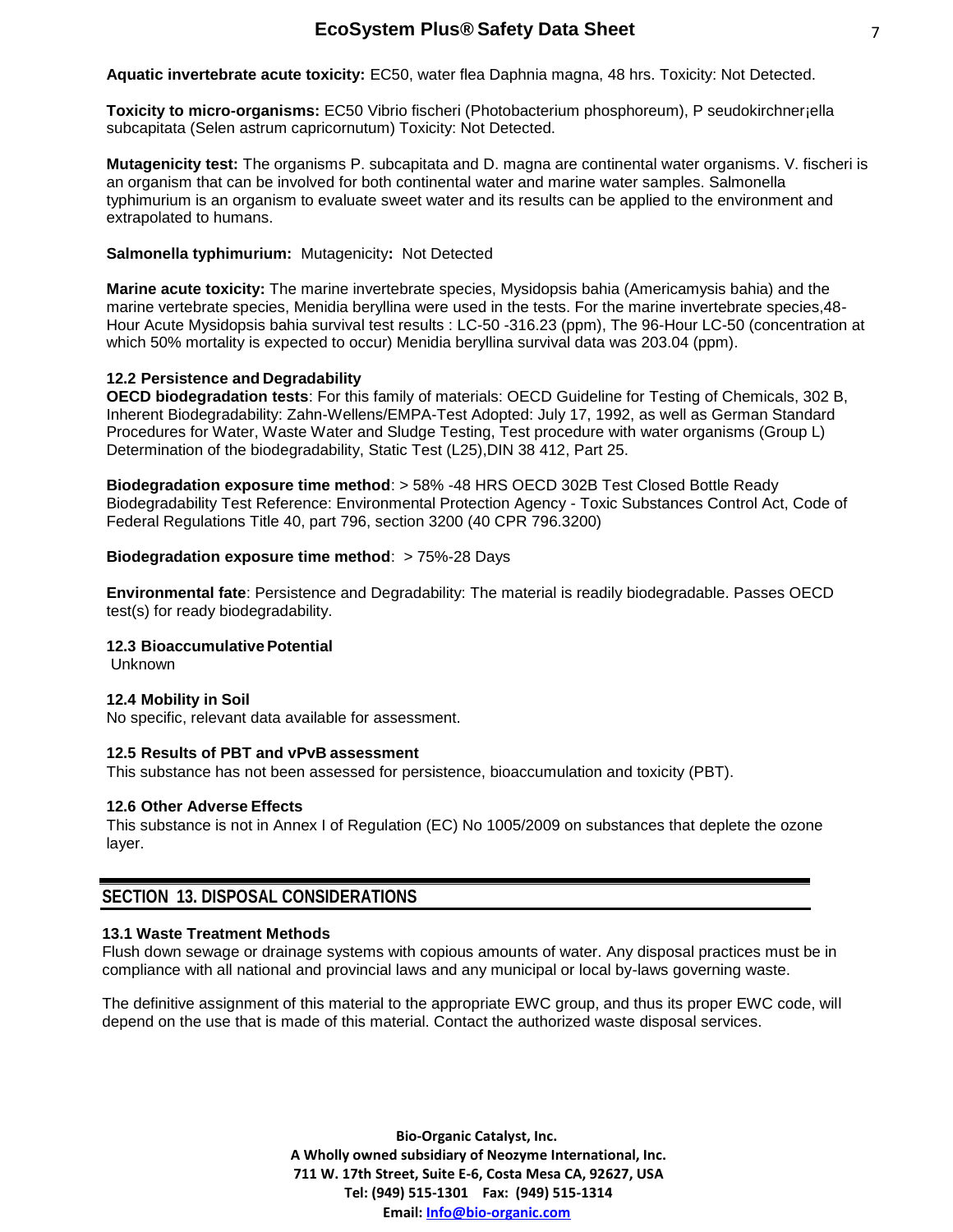# **SECTION 14. TRANSPORT INFORMATION**

# **Classification for ROAD and Rail Transport (ADR/RID):**

| 14.1 UN number                                       | Not applicable                                                       |
|------------------------------------------------------|----------------------------------------------------------------------|
| 14.2 Proper shipping name                            | Not applicable                                                       |
| 14.3 Class                                           | 55                                                                   |
| 14.4 Packing group                                   | Not applicable                                                       |
| 14.5 Environmental hazards                           | Not considered environmentally hazardous based on<br>available data. |
| 14.6 Special precautions for user No data available. |                                                                      |

### **Classification for SEA Transport (IMO-IMDG):**

|                                                      | 14.1 UN number                                                                                     | Not applicable                                              |
|------------------------------------------------------|----------------------------------------------------------------------------------------------------|-------------------------------------------------------------|
|                                                      | 14.2 Proper shipping name                                                                          | Not applicable                                              |
|                                                      | 14.3 Class                                                                                         | Not applicable                                              |
|                                                      | 14.4 Packing group                                                                                 | Not applicable                                              |
|                                                      | 14.5 Environmental hazards                                                                         | Not considered as marine pollutant based on available data. |
|                                                      | 14.6 Special precautions for user                                                                  | No data available.                                          |
|                                                      | 14.7 Transport in bulk according<br>to Annex I or II of MARPOL<br>73/78 and the IBC or IGC<br>Code | Consult IMO regulations before transporting ocean bulk.     |
| <b>Classification for AIR Transport (IATA/ICAO):</b> |                                                                                                    |                                                             |

# **Classification for AIR Transport (IATA/ICAO):**

| 14.1 UN number                                       | Not applicable |
|------------------------------------------------------|----------------|
| 14.2 Proper shipping name                            | Not applicable |
| 14.3 Class                                           | Not applicable |
| 14.4 Packing group                                   | Not applicable |
| 14.5 Environmental hazards                           | Not applicable |
| 14.6 Special precautions for user No data available. |                |

This information is not intended to convey all specific regulatory or operational requirements /information relating to this product. Transportation classifications may vary by container volume and may be influenced by regional or country variations in regulations. Additional transportation system information can be obtained through an authorized sales or customer service representative. It is the responsibility of the transporting organization to follow all applicable laws, regulations and rules relating to the transportation of the material.

# **SECTION 15. REGULATORY I NFO RM ATIO N**

# **15.1 Safety, Health and Environmental Regulations/Legislation Specific for the Substanceor Mixture**

# **REACH Regulation (EC) No 1907/2006**

This product contains only components that have been either pre-registered, registered, are exempt from registration, are regarded as registered or are not subject to registration according to Regulation (EC) No.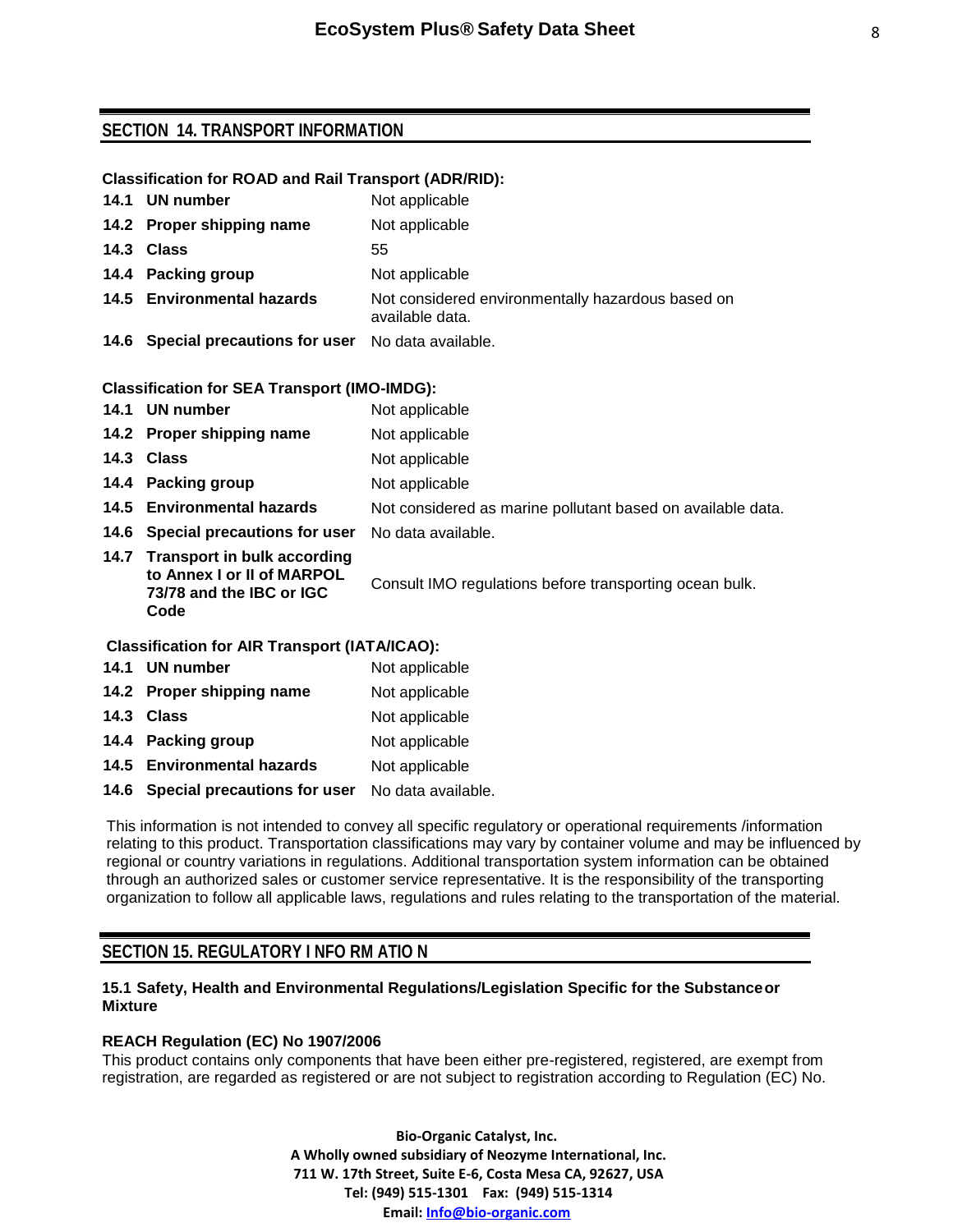1907/2006 (REACH)., The aforementioned indications of the REACH registration status are provided in good faith and believed to be accurate as of the effective date shown above. However, no warranty, express or implied, is given. It is the buyer´s/user´s responsibility to ensure that his/her understanding of the regulatory status of this product is correct.

#### **Seveso II - Directive 96/82/EC and its amendments:**

Listed in Regulation: Directive 96/82/EC does not apply

#### **15.2 Chemical Safety Assessment**

Not applicable

#### **15.3 Hazardous Products Act Information: CPR Compliance**

This product has been classified in accordance with the hazard criteria of the Canadian Controlled Products Regulations (CPR) and the SDS contains all the information required by the CPR.

#### **15.4 Hazardous Products Act Information: WHMIS Classification Hazards**

H316 Causes mild skin irritation H320 Eye irritation

### **15.5 Australian Inventory of Chemical Substances (AICS)**

The principal components and additives of this product are included in the Australian Inventory of Chemical Substances (AICS) or comply with the requirements of the Industrial Chemicals (Notification and Assessment) Act 1989.

#### **15.6 Japan. Chemical Substance Control Law (CSCL/ENCS/METI) Inventory**

This product complies with, or is listed on, Japan Existing and New Chemical Substance (ENCS) (METI) Inventory.

#### **15.7 Japan. Industrial Safety and Health Law (ISHL) Inventory**

This product complies with, or is listed on, ISHL Inventory (MHLW).

# **SECTION 16. OTHER INFORMATION**

#### **Full text of H-Statements referred to under sections 2 and 3**

 H302 Harmful if swallowed H315 Causes skin irritation. H316 Causes mild skin irritation H318 Causes serious eye damage. H320 Eye irritation H332 Harmful if inhaled.

#### **Product literature**

Additional information on this product may be obtained by calling your sales or customer service contact. Ask for a product brochure. Additional information on this and other products may be obtained by visiting our web page.

#### **Information source and references**

This SDS is prepared by Product Regulatory Services and Hazard Communications Groups from information supplied by internal references within our company.

Bio-Organic Catalyst, Inc. urges each customer or recipient of this SDS to study it carefully and consult appropriate expertise, as necessary or appropriate, to become aware of and understand the data contained in this SDS and any hazards associated with the product. The information herein is provided in good faith and believed to be accurate as of the effective date shown above. However, no warranty, express or implied, is given. Regulatory requirements are subject to change and may differ between various locations. It is the buyer's/user's responsibility to ensure that his activities comply with all federal, state, provincial or